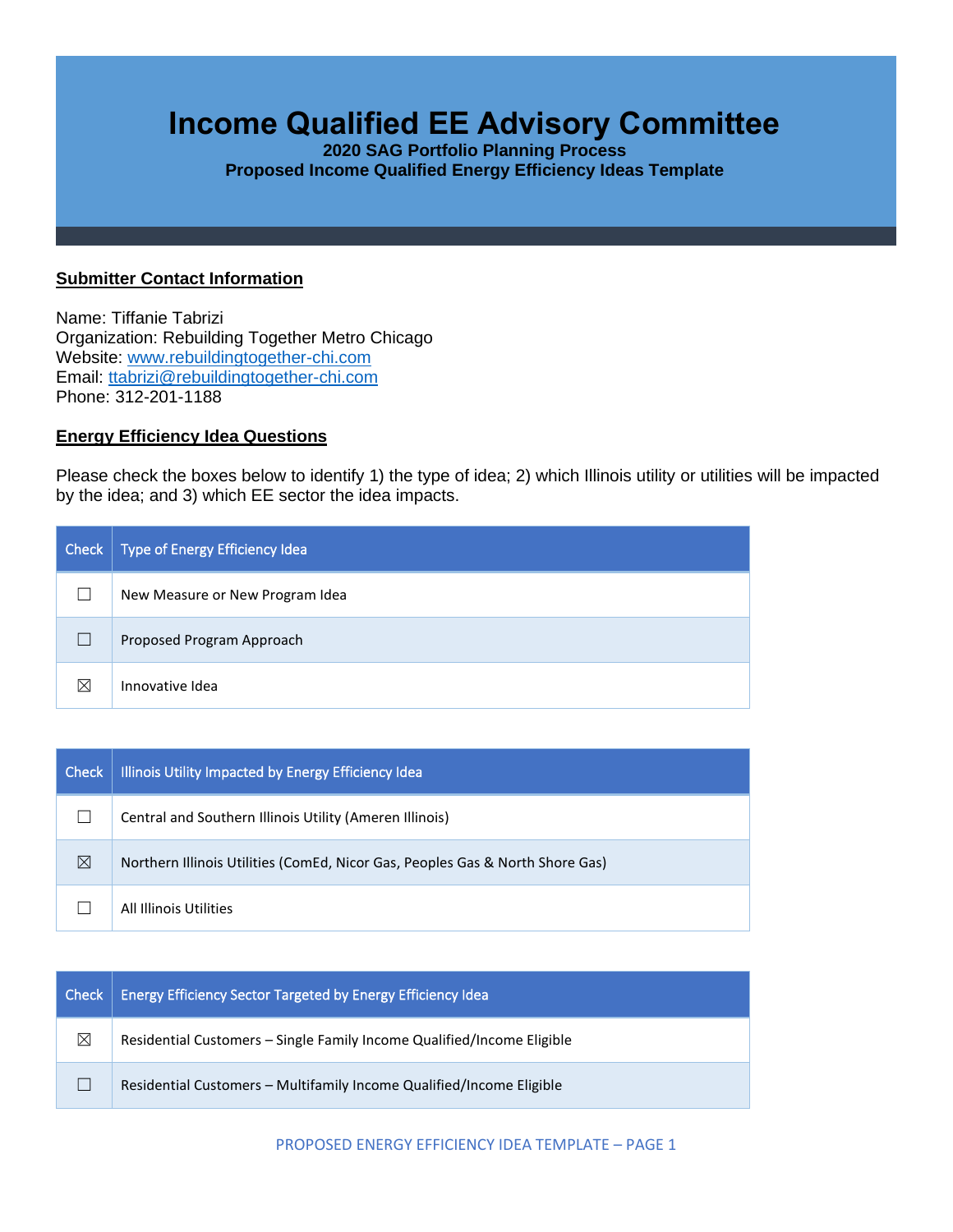# **Additional Questions**

1. **Description of Idea:** Describe the proposed idea, including the purpose of the suggested idea and rationale. Describe whether this is an idea that could be implemented in an existing EE program, or whether the idea involves establishing a new measure or program. Please indicate whether additional research may be required before implementation.

*Questions to consider: What issue will this proposed change resolve? Will the proposed change increase participation and result in increased energy savings? Will this reduce costs? Will this increase customer satisfaction? Will this help achieve statutory goals? Will this help increase program penetration?* 

Rebuilding Together Metro Chicago has referral process with Nicor Gas and CEDA that allows our organizations to leverage individual expertise to protect the health & safety of homeowners while maximizing the energy efficiency of their homes. Rebuilding Together Metro Chicago provides health & safety repairs such as grab bars, electrical re-wiring, plumbing repairs, and other home improvements.

Rebuilding Together Metro Chicago performs our home repairs on the last Saturday in April with the aid of skilled & unskilled community volunteers. All services are provided free-of-charge to homeowners who qualify for our services (80% Area Median Income or less). In advance of the Saturday volunteer event, CEDA and Nicor perform energy audits & provide prescribed scopes of work for maximizing energy efficiency in the home, per Weatherization standards.

This partnership allows us to focus our limited financial resources on additional home repairs and provides significant added-value to our homeowners. The program leverages the financial & human resources of both organizations.

2. **Idea Marketing:** How will this idea be delivered to customers? Describe marketing strategies used to reach the target market and minimize market confusion.

The program is delivered via our application process – homeowners complete an application, complete income verification process, and receive a site visit. We partner with local government (aldermen, village halls) and community organizations to distribute applications.

Once homeowners are selected for the program, they are required to attend orientation & community meetings They hear presentations from Nicor Gas and CEDA and provide them an opportunity to fill out EE applications. The majority of clients end up applying for services through one of these partners.

3. **Background:** Describe where the idea originated from, including whether this idea has been successfully implemented in other jurisdictions. Provide specific background information that will help utilities and SAG participants understand the proposed idea.

*Questions to consider: In what jurisdiction has this idea been successfully implemented? Do you have information on eligible customers, participation achieved, and/or savings achieved? Do you have access to reports describing the successful idea / program approach?* 

Our partnership has been successfully implemented with CEDA for the past 8 years, and has served over 50 homes. Our partnership with Nicor is 5 years old, and served over 80 homes.

Currently we have a (delayed due to COVID-19) pilot partnership bringing together with CEDA, Nicor, and RTMC to work side by side to conjunction with Resource Innovations to provide energy efficiency repairs to 18 clients in south suburban Cook County.